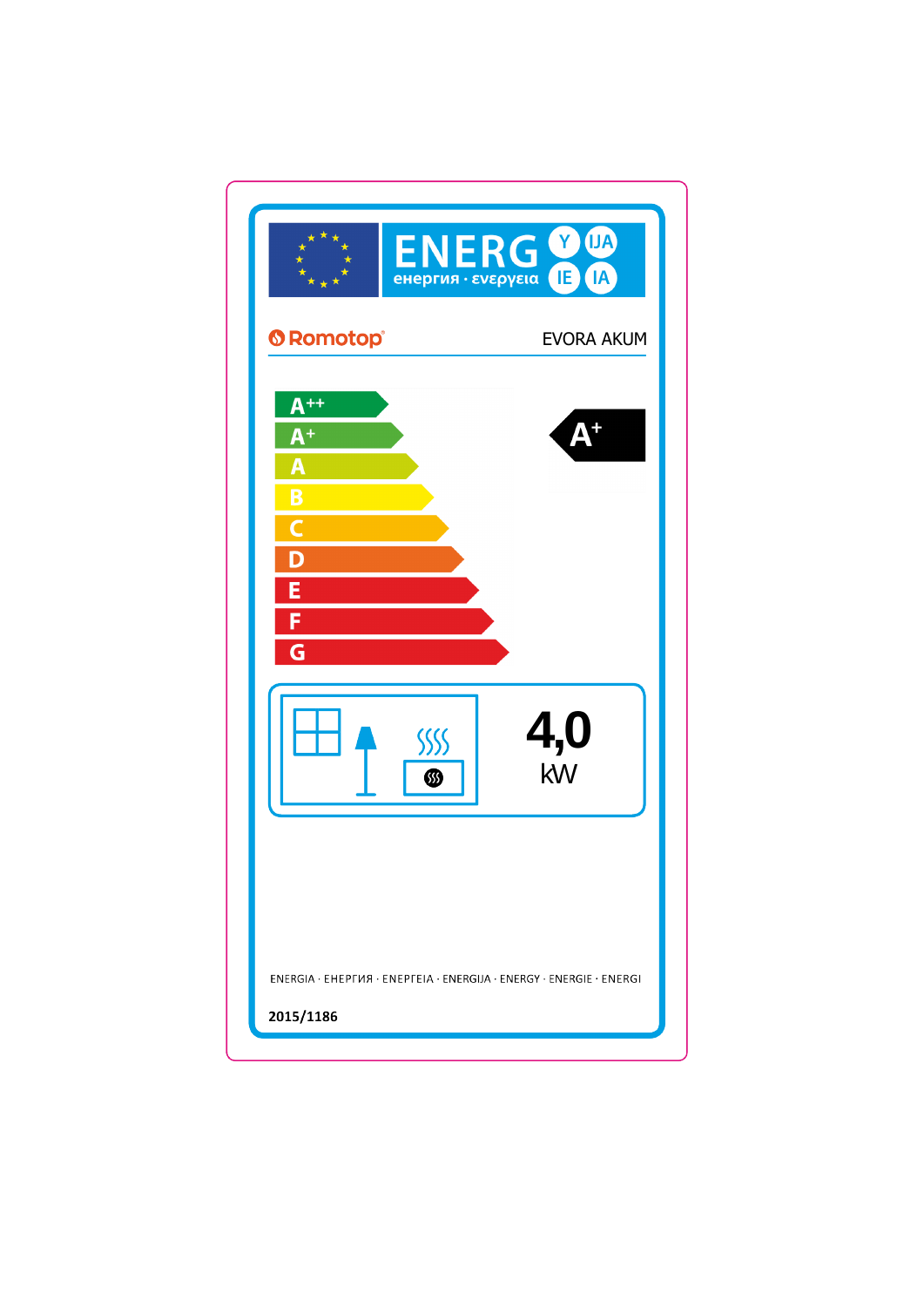

#### **Informační list výrobku dle nařízení EU 2015/1186**

**Údaje v informačním listu lokálního topidla musí být uvedeny v tomto pořadí a musí být obsaženy v brožuře k výrobku nebo jiné dokumentaci poskytované k výrobku.**

| Název nebo ochranná známka dodavatele:             | Romotop spol. s r. o. | Meno dodávateľa alebo jeho ochranná známka:                      | Romotop spol. s r. o. |
|----------------------------------------------------|-----------------------|------------------------------------------------------------------|-----------------------|
|                                                    |                       |                                                                  |                       |
| Identifikační značka modelu používaná dodavatelem: | Evora Akum            | Identifikačný kód modelu dodávateľa:                             | Evora Akum            |
|                                                    |                       |                                                                  |                       |
| Třída energetické účinnosti modelu:                | $A+$                  | Trieda energetickej účinnosti modelu:                            | $A+$                  |
|                                                    |                       |                                                                  |                       |
| Přímý tepelný výkon (kW):                          | 4,0                   | Priamy tepelný výkon (kW):                                       | 4,0                   |
|                                                    |                       |                                                                  |                       |
| Nepřímý tepelný výkon (kW):                        | $\mathbf{0}$          | Nepriamy tepelný výkon (kW):                                     | $\mathbf{0}$          |
|                                                    |                       |                                                                  |                       |
| Index energetické účinnosti EEI:                   | 108                   | Index energetickej účinnosti EEI:                                | 108                   |
|                                                    |                       |                                                                  |                       |
| Energetická účinnost u jmenovitého výkonu (%):     | 80,5                  | Užitočná energetická účinnosť pri menovitom tepelnom výkone (%): | 80,5                  |
|                                                    |                       |                                                                  |                       |
| Energetická účinnost u minimálního zatížení (%):   | <b>Pass</b>           | Užitočná energetická účinnosť pri minimálnom zaťažení (%):       | <b>Pass</b>           |
|                                                    |                       |                                                                  |                       |
| Zvláštní opatření (při montáži, údržbě):           | viz. Návod            | Opatrenia (pri montáži, údržbe):                                 | pozrite Návod         |

### **Informačný list výrobku podľa nariadenia EU 2015/1186**

**Informácie uvedené v informačnom liste výrobku pre lokálny ohrievač priestoru sa uvádzajú v tomto poradí a musia byť uvedené v brožúre o výrobku alebo v iných dokumentoch pripojených k výrobku.**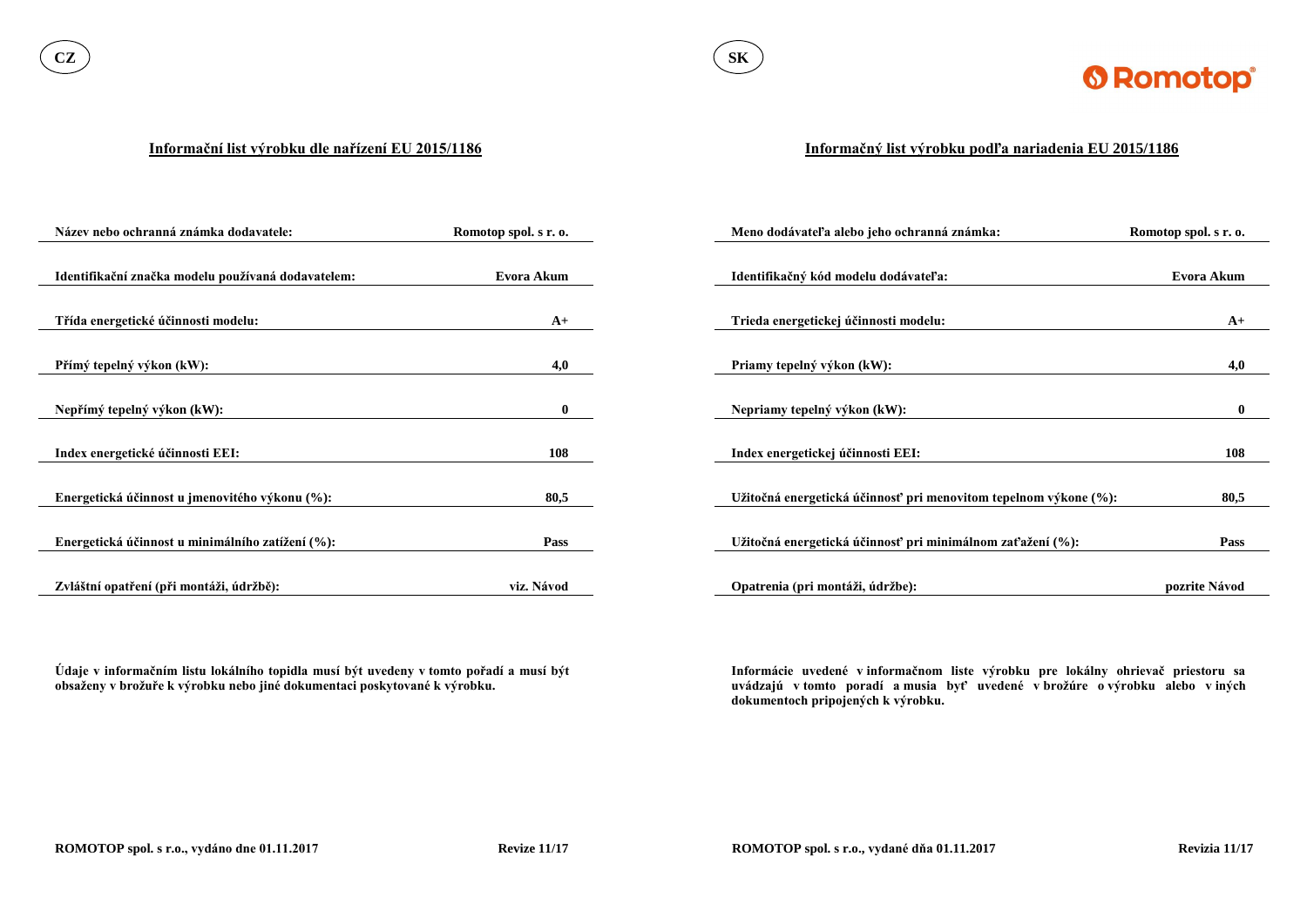**PL**



## **Karta produktu rozporządzenia EU 2015/1186**

| Nazwa dostawcy lub znak towarowy:                          | Romotop spol. s r. o. |
|------------------------------------------------------------|-----------------------|
| Identyfikator modelu dostawcy:                             | <b>Evora Akum</b>     |
| Klasa efektywności energetycznej modelu:                   | $A+$                  |
| Bezpośrednia moc cieplna produktu (kW):                    | 4,0                   |
| Pośrednia moc cieplna produktu (kW):                       | $\boldsymbol{0}$      |
| Współczynnik efektywności energetycznej EEI:               | 108                   |
| Sprawność użytkowa przy nominalnej mocy cieplnej oraz (%): | 80,5                  |
| Sprawność użytkowa przy minimalnym obciążeniu (%):         | Pass                  |
| Srodki specjalne (podczas instalacji, serwisu):            | Partz instrukcje      |

**Informacje w karcie produktu miejscowego ogrzewacza pomieszczeń muszą być podawane w poniższej kolejności oraz zawarte w broszurze dotyczącej produktu lub w innych materiałach dostarczanych wraz z produktem.**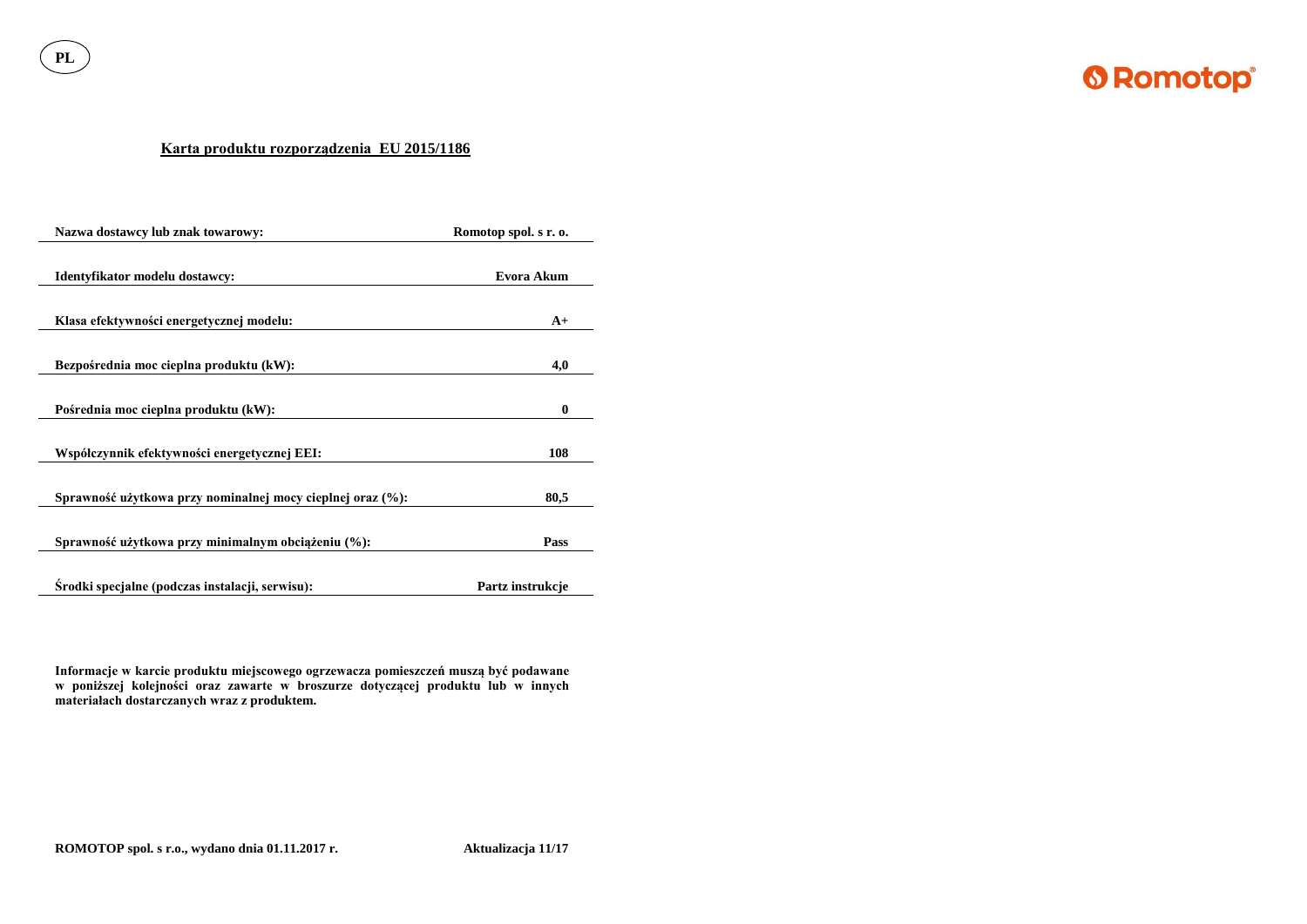

#### **Product sheet under Regulation EU 2015/1186**

**The information in the product sheet of the local space heater shall be provided in the following order and shall be included in the product brochure or other literature provided with the product.**

| <b>Supplier's name or trademark:</b>                        | Romotop spol. s r. o. | Name oder Warenzeichen des Lieferanten:                      | <b>Romotop GmbH</b> |
|-------------------------------------------------------------|-----------------------|--------------------------------------------------------------|---------------------|
|                                                             |                       |                                                              |                     |
| <b>Supplier's model identifier:</b>                         | Evora Akum            | <b>Modellkennung des Lieferanten:</b>                        | Evora Akum          |
|                                                             |                       |                                                              |                     |
| The energy efficiency class of the model:                   | $A+$                  | <b>Energieeffizienzklasse des Modells:</b>                   | $A+$                |
|                                                             |                       |                                                              |                     |
| The direct heat output in (kW):                             | 4,0                   | Direkte Wärmeleistung (kW):                                  | 4,0                 |
|                                                             |                       |                                                              |                     |
| The indirect heat output in $(kW)$ :                        | $\mathbf{0}$          | Indirekte Wärmeleistung (kW):                                | $\mathbf{0}$        |
|                                                             |                       |                                                              |                     |
| The energy efficiency index EEI:                            | 108                   | <b>Energieeffizienzindex EEI:</b>                            | 108                 |
|                                                             |                       |                                                              |                     |
| The useful energy efficiency at nominal heat output $(\%):$ | 80,5                  | Energieeffizienz bei Nennwärmeleistung (%):                  | 80,5                |
|                                                             |                       |                                                              |                     |
| The useful energy efficiency at minimum load $(\%):$        | Pass                  | Energieeffizienz bei Mindestlast (%):                        | <b>Pass</b>         |
|                                                             |                       |                                                              |                     |
| Special requirements (instalation, maintanance):            | See instructions      | Besonderen Vorkehrungen (bei der Installation oder Wartung): | siehe Anleitung     |

# **Produktdatenblatt gemäß Verordnung EU 2015/1186**

**Die Angaben auf dem Produktdatenblatt des Einzelraumheizgerätes sind in nachstehender Reihenfolge aufzuführen und in die Produktbroschüre oder andere mit dem Produkt bereitgestellte Unterlagen aufzunehmen.**